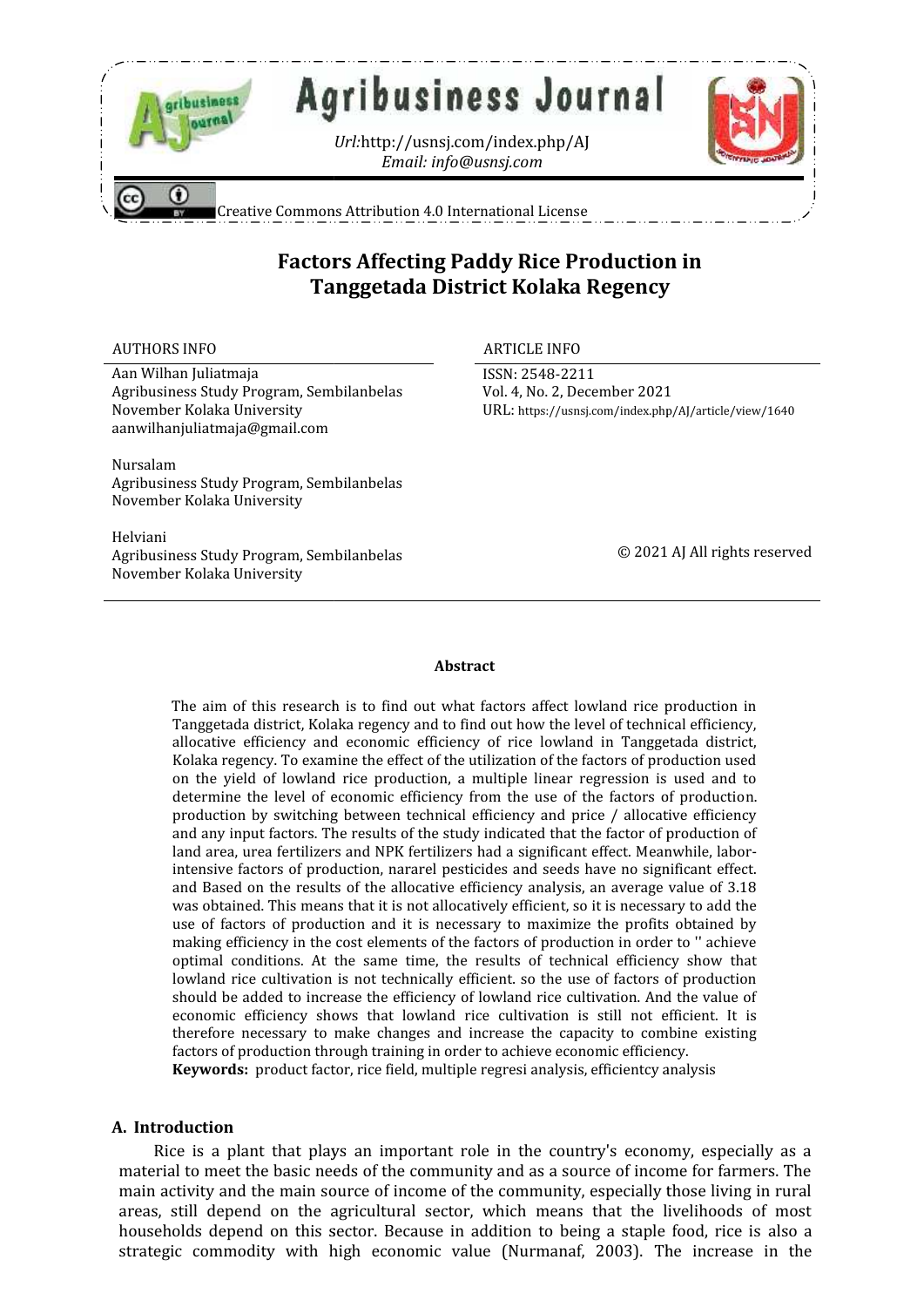#### AJ/4.2; 14-20; December 2021 15

production and productivity of lowland rice is linked to the factors of production used. Its use must therefore be managed correctly. The efficient use of lowland rice production factors aims to maximize the use of land, urea fertilizers, poska fertilizers and labor. The efficiency of the use of the factors of production is necessary for the resulting production to reach the maximum value. Inappropriate use of the number and combination of factors of production can lead to a decrease in the quantity of production and an increase in production costs (Miftahuddin, 2014).

Soekartawi (2001) suggests that the principle of optimizing the use of factors of production is in principle how to use these factors of production as efficiently as possible. This definition of efficiency can be classified into three types, namely technical efficiency, allocative efficiency (price efficiency) and economic efficiency. Technical efficiency (TE) is a quantity that shows the relationship between actual production and maximum production. Allocation efficiency (price) shows the relationship between cost and output. Allocation efficiency (price) can be achieved if it can maximize profits by equaling the marginal product of each factor of production with its price. Economic efficiency is a quantity that shows the ratio of real benefits. Economic efficiency can be achieved if technical efficiency and price efficiency (allocation) can be achieved. Kolaka Regency is one of the regions with predominantly agricultural areas. The lowland rice production data in Kolaka regency for the last five years are presented in Table 1.1 below.

| N <sub>0</sub> | Year | <b>Harvested Area</b> | <b>Production</b> | <b>Percentage</b> |  |
|----------------|------|-----------------------|-------------------|-------------------|--|
|                |      | (ha)                  | (Ton)             | $(\%)$            |  |
|                | 2015 | 16.864                | 88.694            | 23                |  |
| $\overline{2}$ | 2016 | 18.424,8              | 97.835,69         | 25                |  |
| 3              | 2017 | 17.091,70             | 85.877.14         | 22                |  |
| 4              | 2018 | 13.022,43             | 56.650,63         | 16                |  |
| 5              | 2019 | 12.232,69             | 54.657,11         | 14                |  |
| <b>Total</b>   |      | 77.635,62             | 383.714,57        | 100               |  |

Source: Central Statistics Agency (BPS) Kolaka Regency 2020

Based on Table 1.1 in 2015-2016, there was an increase due to the continuous increase in the number of rice farmers. However, in 2017-2019 the production of lowland rice decreased due to the transfer of the function of rice fields to industry, housing or infrastructure which could not be matched by the printing of new rice fields. . Soekartawi (1995) stated that agricultural products are produced from a combination of factors of production of land, labor, capital (fertilizer, seeds and medicine). In agricultural technology, the use of factors of production plays a very important role, because the use of the number of factors of production is not precise, resulting in low production or high production costs. Because there are still many farmers who do not understand how the factors of production are used efficiently.

Kolaka Regency has 12 sub-districts, researchers will focus on research in Tanggetada district. Tanggetada district is one of the sub-districts which has a sufficiently large area for a rice producer in Kolaka regency. In the Tanggetada sub-district, it is supported by technical irrigation, so the development of rice cultivation needs to be improved. The factors of production used by farmers are area, use of urea fertilizer, NPK fertilizer, seeds, pesticides and labor. Currently, these factors are not used according to existing standards because farmers use them according to the available capital.

#### **B. Methodology**

#### *Technique of Data Analysis*

1. To examine the effect of the utilization of the factors of production used on the yield of lowland rice production, multiple linear regression modalities are used with the Coob Douglas function using the equation:

Y = aX1bi.X2b2.X3b3.X4b4.X5b5.X6b6.eu

To simplify the estimation, the equation is converted to a multiple linear form with a solution using the natural logarithm, so that it becomes a multiple linear equation as follows:

 $LnY = a + b1LnX1 + b2LnX2 + b3LnX3 + b4LnX4 + b5LnX5 + b6LnX6 + eu$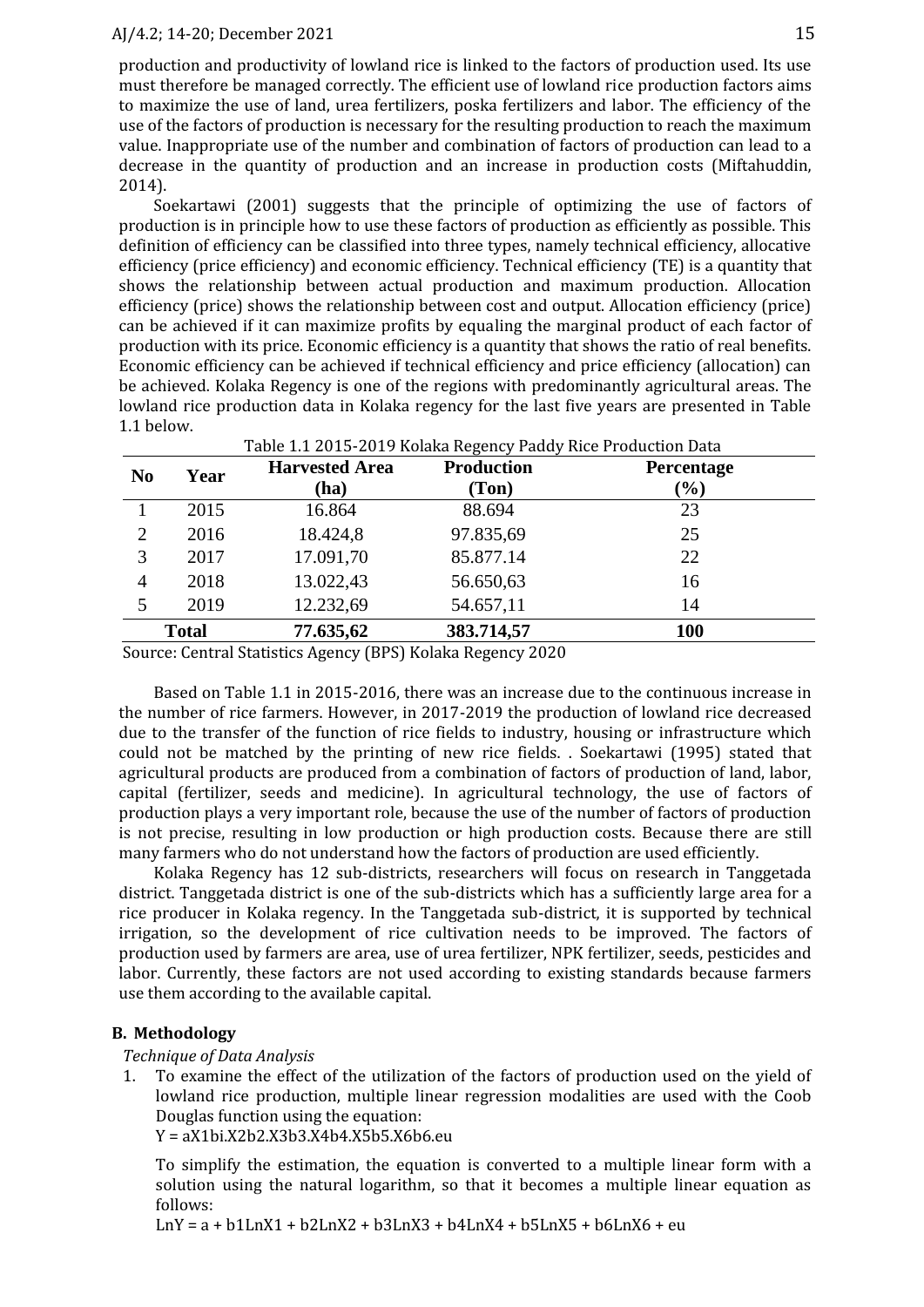The description: Y = Lowland rice production a = constant bi = Regression coefficient  $LogX1 = Area (Ha)$  $LogX2 = Work(HOK)$ LogX3 = urea fertilizer (Kg) LogX4 = NPK fertilizer (Kg) LogX5 = Pesticide nararel (Lt)  $LogX6 = Seed (Kg)$ 

2. Efficiency Analysis

Determine the level of economic efficiency from the use of factors of production by switching between technical efficiency with price / allocation efficiency and all input factors.

a. Allocation efficiency

To determine the level of allocative efficiency, you can use the formula:  $NPMxi = Px$  or  $NPMx / Px = 1 (3.5)$ 

Or:

 $NPMxi = PMxi$ . Py (3.6)  $NPMxi = bixy / xi. Py (3.7)$ 

The description:

NPM = value of the marginal product of the factors of production at i

NPMxi = Marginal production of factor i

Bi = Regression coefficient Xi

Xi = Average use of the i-th paddy rice production factor

 $Y =$  Average production of lowland rice (Kg)

Pxi = Average price of the ith paddy production factor (Rp)

Py = Average unit price of lowland rice production (Rp)

According to Soekartawi (1990), in reality NPMx is not always the same as Px or BKMx, but what often happens is the following:

1. NPMx / Px> 1, which means that the use of the factor x is not yet effective, to achieve the efficiency, the input x must be increased.

2. NPMx  $/$  Px <1, which means that the use of factor x is not efficient, to achieve efficiency, the use of input x should be reduced.

b. Technical efficiency

To determine the level of technical efficiency (Technical efficiency rate) can be measured using the formula (Soekartawi 1990):

 $ET = Yi / yi (3.8)$ 

The description:

ET = level of technical efficiency

Yi = The quantity of production (output) i

Yi = The quantity of production expected at the i-th observation

The obtained value can be known if the efficiency level is equal to 1, then the use of inputs or production factors is efficient, and if the technical efficiency value is less than one, the use of inputs or factors of production is not efficient.

c. Economic efficiency Economic efficiency can be expressed by the following formula:  $EE = TER$ . RAD  $(3.9)$ 

The description:

EE = Economic efficiency TER = Technical Efficiency Rate TEA = Allocative efficiency rate

According to Soekartawi (2003), there are three possibilities for this concept, namely:

The value of economic efficiency is greater than  $1$  (one). This means that the maximum economic efficiency has not been achieved. It is therefore necessary to increase the use of factors of production to achieve efficient conditions.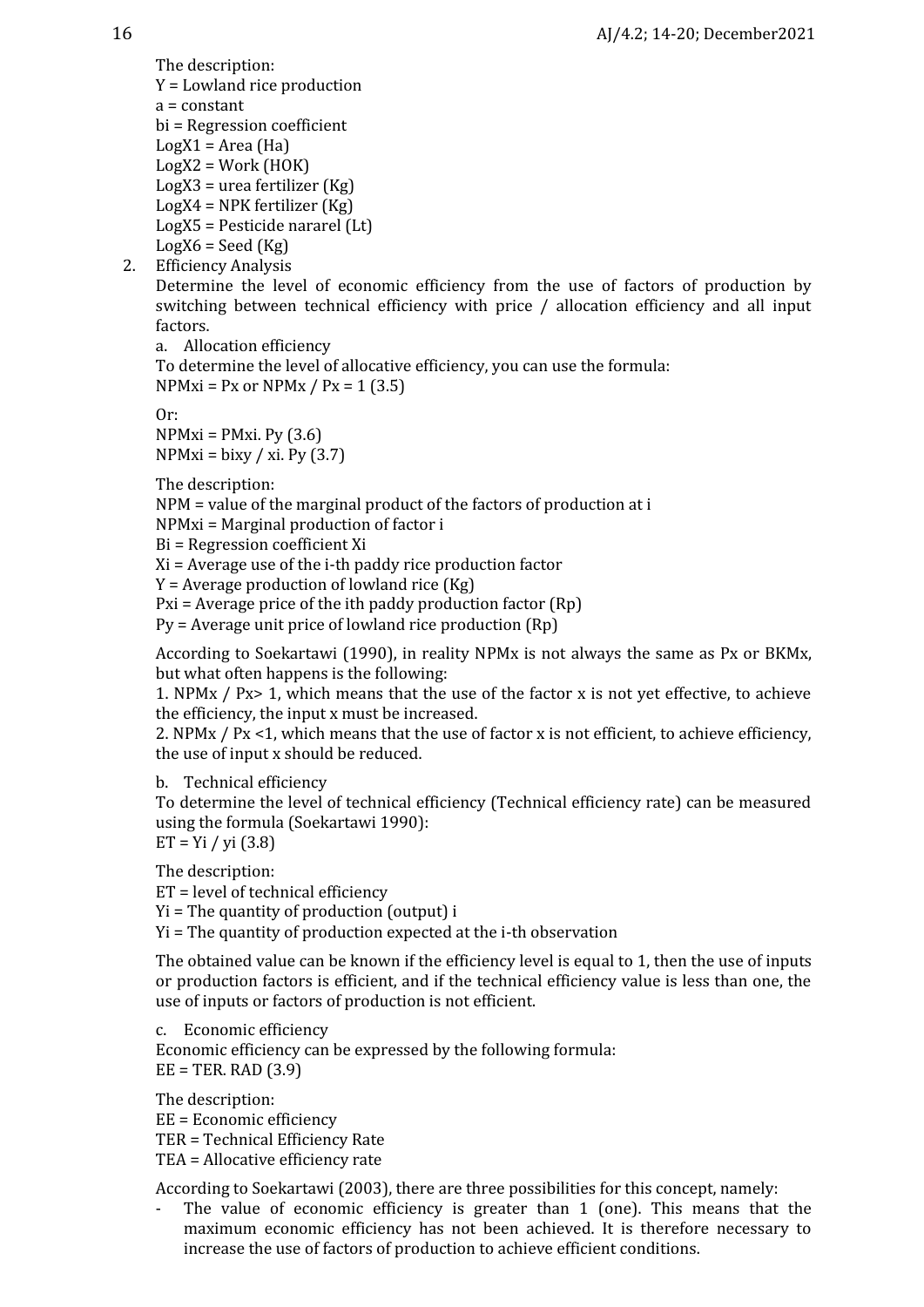- The value of economic efficiency is less than 1 (one). This means that the work done is not efficient. It is therefore necessary to reduce the use of factors of production.
- The value of economic efficiency is equal to  $1$  (one). This means that the economic efficiency has been achieved and the maximum profit has been made.

## **C. Findings and Discussion**

1. Factors affecting agricultural production of paddy rice

Factors of production or inputs are things that absolutely must exist to produce a production. The factors of production in lowland rice cultivation activities consist of land area, labor force, urea fertilizers, NPK fertilizers, seeds and nararel pesticides to produce lowland rice. fund. In lowland rice cultivation, it is necessary to know whether the production factors used have an influence or not on the resulting production. This can be seen from the production function which is a function that describes the relationship between physical output and physical inputs.

Variable Y in this study is lowland rice production and variable X in this study consists of area, labor, urea fertilizers, NPK fertilizers, seeds and nararel pesticides . The effect of factors of production on lowland rice cultivation can be observed through multiple linear regression of the Cobb Douglas model and computer aids using the SPSS version 21 program. With this regression analysis, we can see which factors affect lowland rice production in the Tanggetada district. Regency of Kolaka as shown in Table 4.8 below:

Table 4.9 Results of Multiple Linear Regression Factors Affecting Agricultural Production of Rice Fields in Tanggetada District, Kolaka Regency

| Variable          | regression coefficient | t-count  | Sign  |    |
|-------------------|------------------------|----------|-------|----|
| Constant          | 49,600                 | 0,168    | 0,867 | ns |
| Area              | 1885,063               | 5,878    | 0,000 | S  |
| Work              | 2,353                  | 0,210    | 0,834 | ns |
| Urea fertilizer   | 5,319                  | 2,847    | 0,006 | S  |
| NPK fertilizer    | 5,480                  | 2,936    | 0,004 | S  |
| Pesticide Nararel | $-8,758$               | $-0,072$ | 0,943 | ns |
| Seeds             | 2,712                  | 1,089    | 0,280 | ns |
| R-squared         | 0,974                  |          |       |    |
| F-count           | 437,810                |          |       |    |
| F-table           | 2,231                  |          |       |    |
| t-table           | 1,997                  |          |       |    |
| Sig               | 0,000                  |          |       |    |
| N                 | 77                     |          |       |    |

Source: SPSS 21 treatment results, year 2021

The description:  $ns = not significant (0.05)$  $s =$ Significant  $(0.05)$ Based on Table 4.8, the following regression equation is obtained:  $Ln Y = a + 1X1 + 2X2 + 3X3 + 4X4 + 5X5 + 6X6$  $Y = 49,600 + 1885063X1 + 2353X2 + 5319X3 + 5480X4 - 8758X5 + 2712X6$ 

#### a. Land area (X1)

The regression results in Table 4.9 above show that the variable land area has a value of tcount> ttable (5.878> 1.997) and is real with an error rate of 5% with the value of the regression coefficient obtained is 1885,063. This means that every additional 1% of land area will increase rice production by 1885.063%. Assuming that the variables of the use of other factors of production are fixed (Cateris paribus). The results of this study are in line with the research results obtained by Nurlela (2018), where land area has a significant influence on lowland rice, land is a factor of production which cannot substitute for no production factor. b. Work (X2)

The regression results in Table 4.9 above show that the work variable has a value of tcount  $\le$ ttable (0.210 <1.997) and has no significant effect on the error rate of 5% with the value of the regression coefficient obtained is 2.353. This means that every 1% more labor will reduce rice production by 2.353%. Assuming that the variables of the use of other factors of production are fixed (Cateris paribus).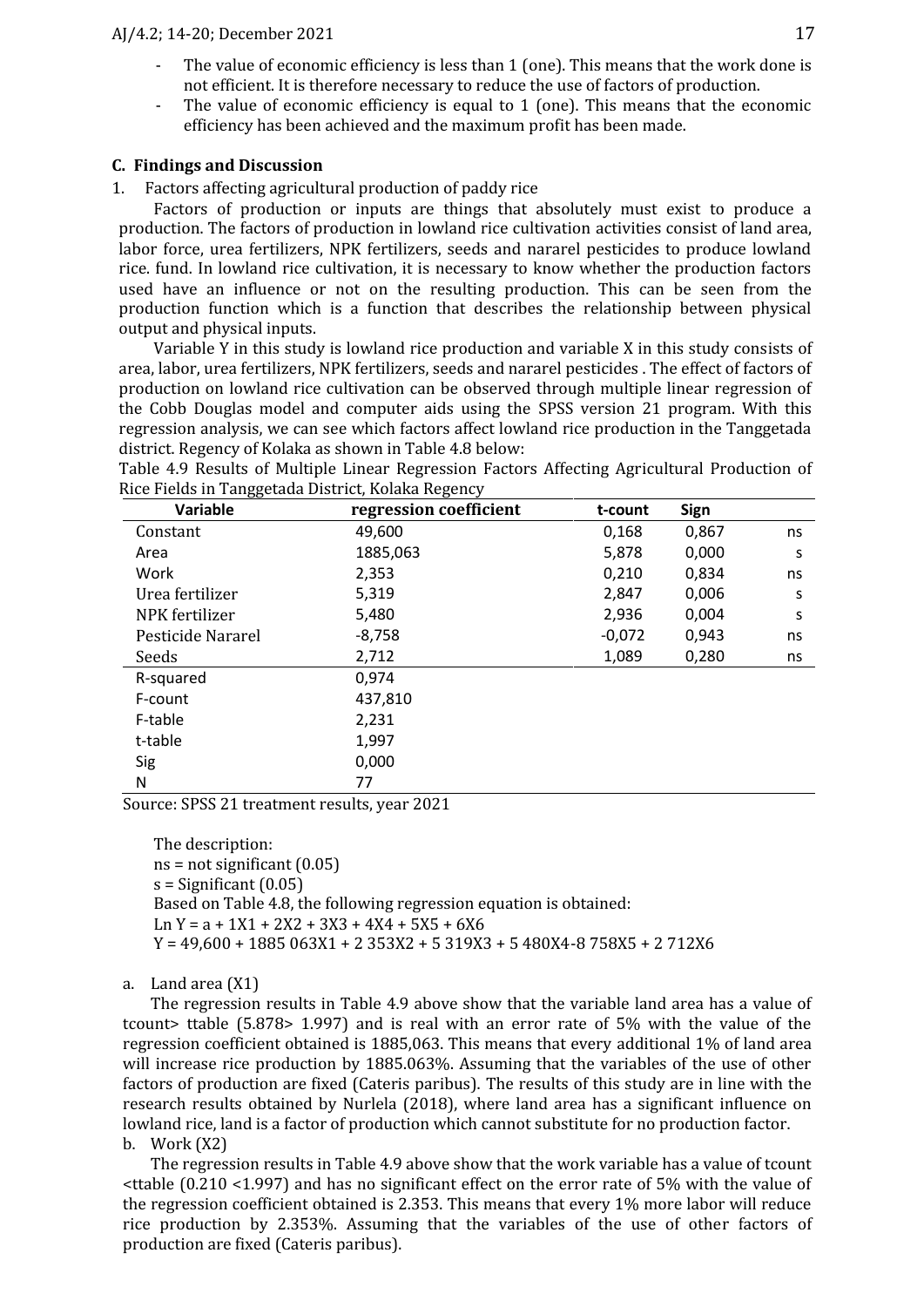## c. Urea fertilizer (X3)

The regression results in Table 4.9 above show that the urea fertilizer variable has a value of tcount> ttable (2.847> 1.997) and is real at an error rate of 5% with the value of the regression coefficient obtained is 5.319 . This means that every 1% addition of urea fertilizer will increase rice production by 5.319%. Assuming that the variables of the use of other factors of production are fixed (Cateris paribus). The use of urea fertilizer has a significant effect on the amount of lowland rice production. The use of urea-based fertilizers in the research area is based on the recommendations or instructions of the agricultural extension agents as well as the financial capacity of the farmers.

## d. NPK fertilizer (X4)

The regression results in Table 4.9 above show that the NPK fertilizer variable has a value of tcount> ttable (2.936> 1.997) and is significant at an error rate of 5% with the value of the regression coefficient obtained is 5.480. This means that every 1% addition of NPK fertilizer will increase rice production by 5.480%. Assuming that the variables of the use of other factors of production are fixed (Cateris paribus).

e. Pesticide Nararel (X5)

The regression results in Table 4.9 above show that the pesticide variable nararel has a value of tcount  $\text{stable }$  (-0.072 <1.997) and has no significant effect on the error rate of 5% with the value the regression coefficient obtained is -8.758. This means that every 1% addition of nararel pesticide will reduce rice production by -8.758%. Assuming that the variables of the use of other factors of production are fixed (Cateris paribus).<br>f. Seeds (X6)

## Seeds (X6)

The regression results in Table 4.9 above show that the starting variable has a value of tcount <ttable (1.089 <1.997) and has no significant effect on the 5% error rate with the value the regression coefficient obtained is 2.712. This means that each addition of 1% of seeds will reduce paddy rice production by 2.712%. Assuming that the variables of the use of other factors of production are fixed (Cateris paribus).

## 2. Efficiency Analysis

In this study, to determine the level of economic efficiency from the use of production factors for lowland rice cultivation in Tanggetada district, allocative efficiency and technical efficiency approaches were used. Being able to see the level of economic efficiency with the arrangements of a business can be considered to achieve economic efficiency if EE 1 (Soekartawi, 1990).

a. Allocative efficiency of rice cultivation

It can be said that lowland rice cultivation achieves allocative efficiency when it is able to maximize production by equaling the marginal value of the product (NPM) of each factor of production with its price. According to Soekartawi (2002), allocative efficiency is the efficiency achieved when the value of the marginal product (NPM) is equal to the factor of production. Thus, we can say that lowland rice cultivation achieves allocative efficiency if the value of NPMX /  $PX = 1$ . If NPMX /  $PX > 1$ , it means that the use of factor X is not efficient and that input X must be added. During this time, if NPMX / PX <1, it means that the use of factor X is not efficient so the use of input X should be reduced.

In the allocation efficiency analysis in this study, not all production factors were analyzed, but only the production factors that had a significant effect on lowland rice production. Based on the results of tests using the multiple linear regression approach of the Cobbs Douglas model, and computer aids via the SPSS version 21 program, several production factors have a significant effect on lowland rice production, at ie land area, urea fertilizers, nararel pesticides and seeds. So that only these 4 factors were analyzed in an allocative way.

# b. Technical efficiency of field rice cultivation

Technical efficiency can be interpreted as the relationship between the level of input use and the resulting output. Technical efficiency is expressed with a rating between 0 and 1. Technical efficiency level below 1 indicates that farmers generally use too much of their production factors, which in turn leads to inefficiency. The number of farmers with the highest technical efficiency value is at the technical efficiency level of 0.95 to 1.14 up to 46 farmers or 59.74% of the total respondents of low-income rice farmers. fund. In addition, at the level of technical efficiency between 0.75 and 0.94 up to 18 farmers or 23.38%. At the level of technical efficiency between 1.15 and 1.54 up to 9 farmers or 11.69%. At the level of technical efficiency between 0.55 - 0.74 farmers or 5.19% The difference in efficiency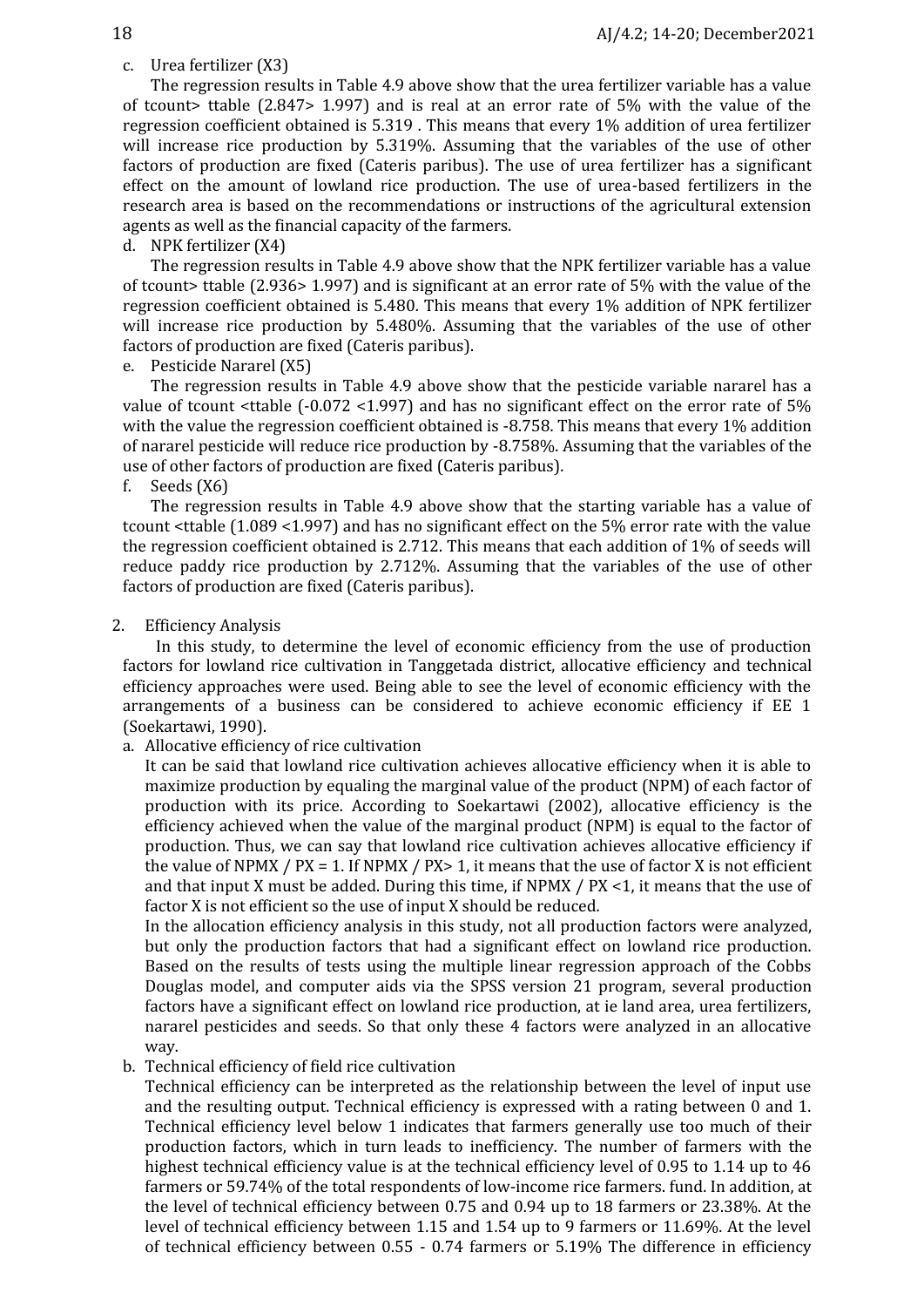### AJ/4.2; 14-20; December 2021 19

level between farmers shows that there are differences in the use of production factors for each farmer. Based on the data obtained above, it can also be seen that the level of technical efficiency of lowland rice cultivation in Tanggetada district, Kolaka regency, is still far from being technically efficient in the region. use of factors of production or that actual output is still not close to potential output.

The lowest efficiency level is 0.56, which means that the respondent is able to achieve 0.56% of the lowland rice production potential. This means that there is a 44% chance for farmers to increase their production using more efficient factors of production. Meanwhile, the highest efficiency level is 1.53, which means that respondents have to reduce the use of factors of production to increase agricultural production in order to achieve an efficiency level. The average value of technical efficiency as a whole is close to number 1, which is 0.995. This indicates that lowland rice cultivation in Tangetada district, Kolaka regency, is not yet technically efficient. The low level of technical efficiency of the respondents is caused by the lack of capacity of the farmers to use the factors of production at their disposal. Therefore, the use of excessive factors of production can lead to a decrease in the quantity of production. So, in this case, the farmers have to reduce the use of the factors of production to increase the efficiency of lowland rice cultivation.

c. Economic efficiency of rice cultivation

Economic efficiency is a combination or product of technical efficiency and allocative efficiency. The level of economic efficiency describes the condition of overall efficiency. If technical efficiency and allocative efficiency are achieved, then the efforts made have achieved economic efficiency (Soekartawi, 2003). The number of farmers with the highest economic efficiency value is at the economic efficiency level (-49.50) - (20.45) up to 39 farmers or 50.65% of total respondents lowland rice farmers. In addition, at the level of economic efficiency between (21.45) - (90.50) up to 19 farmers or 24.68%. At the level of economic efficiency between (-137.707) - (-50.50) up to 12 farmers or 15.58%. At the level of technical efficiency between (91.50) - (175.45) farmers, i.e. 9.09% The difference in efficiency levels between farmers shows that there are differences in the use of production factors for each farmer.

Based on the results of the economic efficiency analysis using the above factors of production, calculating the value of technical and allocative efficiency for each variable, the average value which indicates the level of overall economic efficiency is greater than one, i.e. 5.55. However, if we globally calculate the average between technical and allocative efficiency (3.81, 0.995) then the result is 3.79. We can therefore say that the use of production factors in lowland rice cultivation is not economically efficient. The economic efficiency value for lowland rice cultivation in Tanggetada district, Kolaka regency is 3.79. The value of economic efficiency is greater than 1, which indicates that lowland rice cultivation in Tanggetada district, Kolaka regency, is still not efficient. It is therefore necessary to make changes and increase the capacity to combine existing factors of production through training in order to achieve economic efficiency.

# **D. Conclusion**

Based on the results of the analysis and calculations that were described in the previous discussion, the following conclusions can be drawn:

- 1. Based on the results of the discussion, it can be concluded that the factor of production of land area, urea fertilizers and NPK fertilizers has a significant effect because the sig value is less than and tcount> ttable. Meanwhile, labor inputs, nararel pesticides and seeds have no significant effect because sig value is greater than and tcount <ttable.
- 2. Based on the results of the allocative efficiency analysis, the average value is 3.18. This means that it is not allocatively efficient, so it is necessary to add the use of factors of production and it is necessary to maximize the profits obtained by making efficiency in the cost elements of the factors of production in order to '' achieve optimal conditions. While the technical efficiency results got an average efficiency value of 0.995, which indicates that lowland rice cultivation in Tanggetada district, Kolaka regency is not technically efficient. so the use of factors of production should be added to increase the efficiency of lowland rice cultivation. And the economic efficiency value for lowland rice cultivation in Tanggetada district, Kolaka regency is 3.79. The value of economic efficiency is greater than 1, which indicates that lowland rice cultivation in Tanggetada district, Kolaka regency, is still not efficient. It is therefore necessary to make changes and increase the capacity to combine existing factors of production through training in order to achieve economic efficiency.